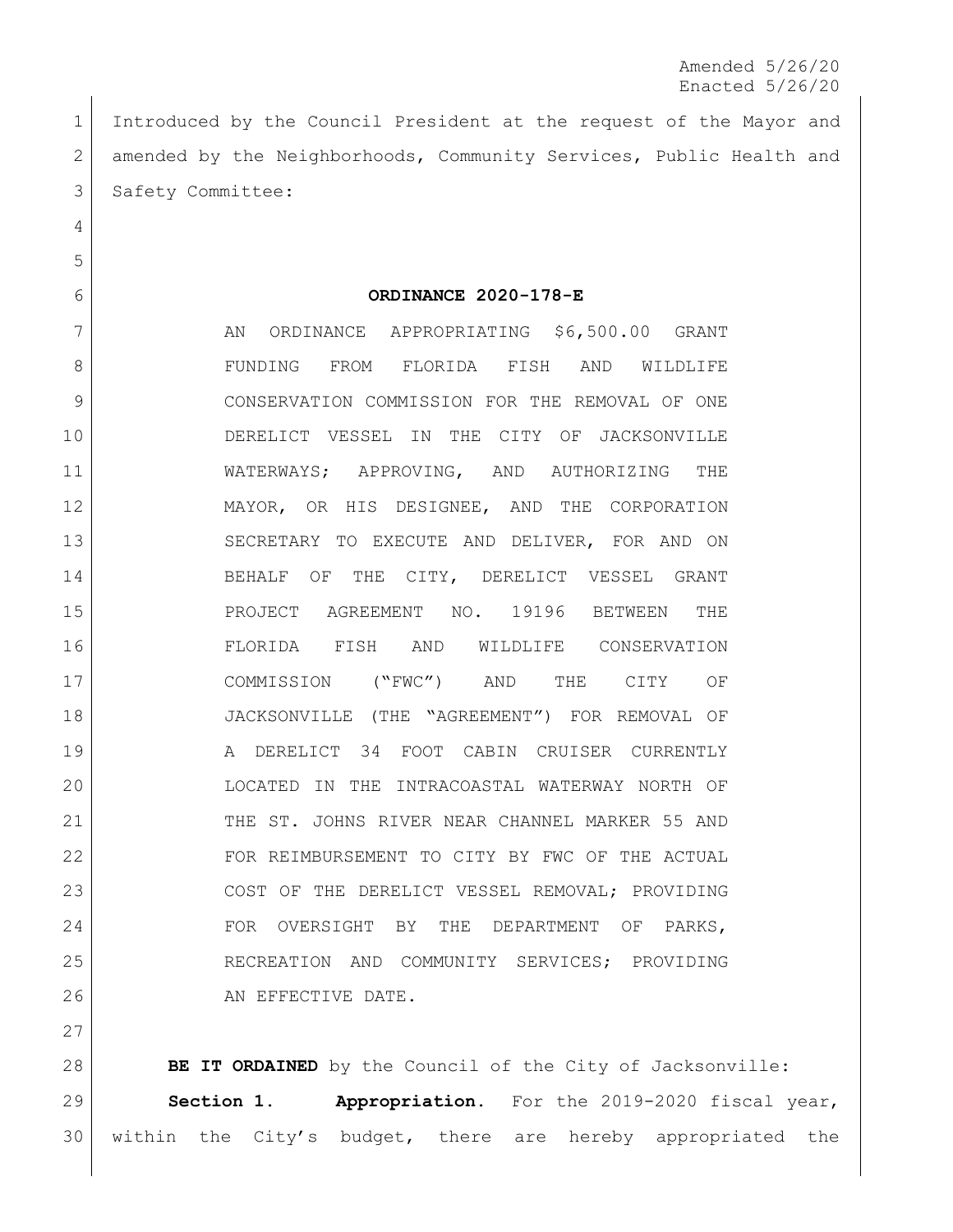| $\mathbf 1$   |      | indicated sum(s) from the account(s) listed in subsection (a) to |
|---------------|------|------------------------------------------------------------------|
| 2             |      | the $account(s)$ listed in subsection (b):                       |
| 3             | (The | account information is attached hereto as Exhibit 1 and          |
| 4             |      | incorporated herein by this reference)                           |
| 5             | (a)  | Appropriated from:                                               |
| 6             |      | See Exhibit 1 \$6,500.00                                         |
| 7             | (b)  | Appropriated to:                                                 |
| $\mathcal{B}$ |      | \$6,500.00<br>See Exhibit 1                                      |
| $\mathsf{Q}$  | (c)  | Explanation of appropriation:                                    |
| 10            |      | The funding above is an appropriation of \$6,500.00              |
| 11            |      | in grant funding from the Florida Fish and Wildlife              |
| 12            |      | Conservation Commission for the removal of a                     |
| 13            |      | derelict vessel in City waterways.                               |
| $\sim$ $\sim$ |      |                                                                  |

 $\mathbf{I}$ 

 **Section 2. Purpose.** The purpose of the appropriation Section 1 of this ordinance is to provide \$6,500.00 in grant funding from the Florida Fish and Wildlife Conservation Commission for the removal of a derelict vessel in the City of Jacksonville waterways. This legislation will also effectuate the execution of an Agreement between the Florida Fish and Wildlife Conservation Commission and the City of Jacksonville. The Agreement provides for the removal of a derelict 34 foot cabin cruiser currently located in the Intracoastal Waterway north of the St. Johns River near channel marker 55 and requires the City to complete the removal project before submitting a reimbursement request to FWC for the actual cost (\$6,500.00).

 **Section 3. Approval and authorization.** There is hereby 27 approved, and the Mayor, or his designee, and the Corporation Secretary are hereby authorized to execute and deliver on behalf of the City, Derelict Vessel Grant Project Agreement No. 19196 between the Florida Fish and Wildlife Conservation Commission ("FWC") and the City of Jacksonville (the "Agreement"), a copy of which has